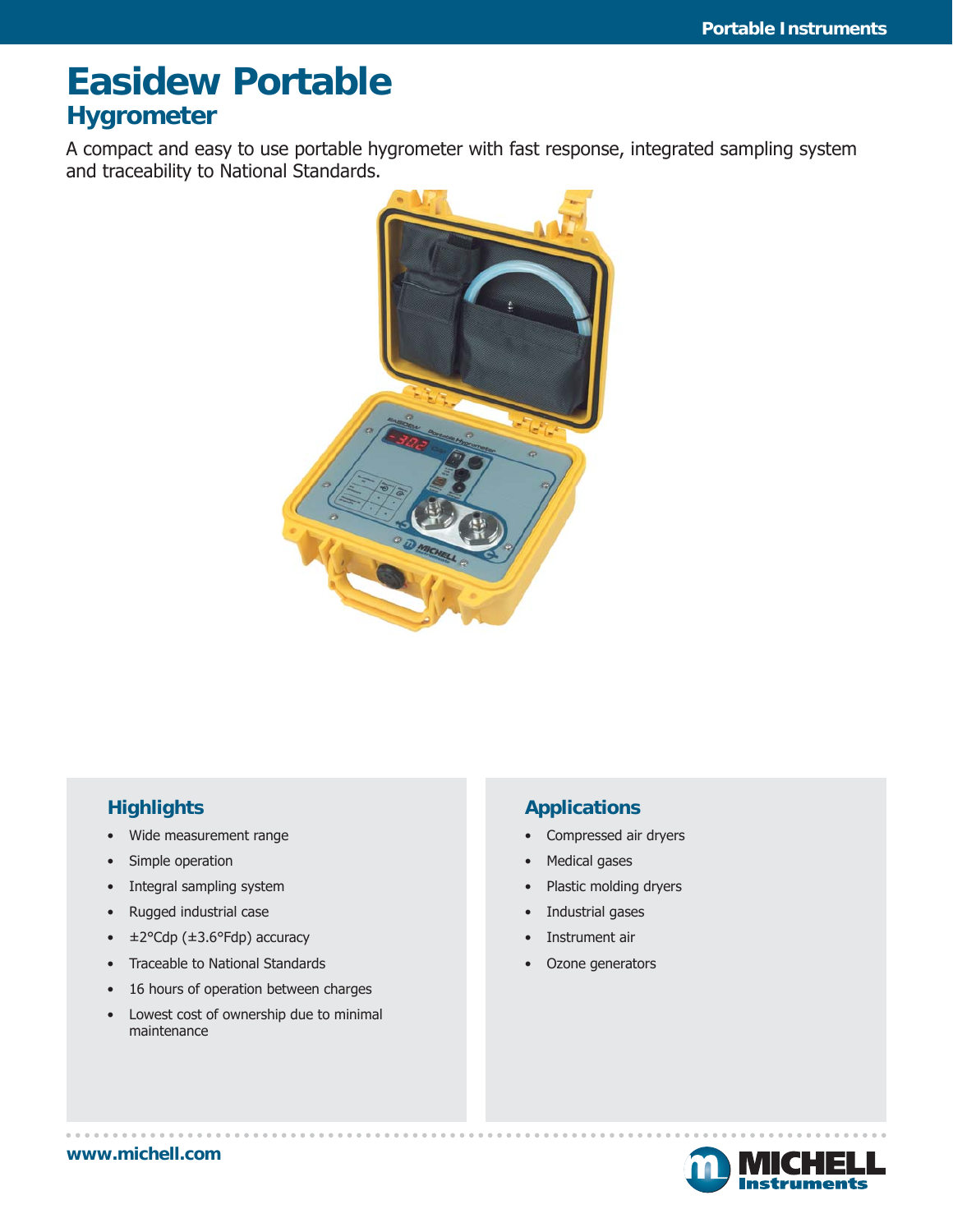### **Easidew Portable Hygrometer**

#### **Affordable, Simple Dew-Point Measurement**

The Easidew Portable Hygrometer has been designed to make spot checks of the dew point in air and gases as simple as possible. This completely self-contained instrument weighs only 4kg and is delivered ready to use. Simply connect your sample gas to the Quick Connect fittings, turn on the instrument and it will automatically begin to measure the dew point of the applied sample.

#### **Intelligent and Interchangeable Sensor Technology**

The key to Easidew's performance is its sensor technology. Michell's Advanced Ceramic Moisture Sensor is coupled with the latest microprocessor-based measurement circuitry to produce a fully calibrated and interchangeable sensor transmitter module. All calibration data is stored in flash memory, so on-site sensor exchange for calibration or service can be performed quickly, even by untrained personnel.

#### **Fully Integrated Sampling System**

Easidew is unique among portable hygrometers. Michell Instruments has built into the standard design a complete sampling system that easily allows you to measure the dew point of any air or gas line, at up to 2 Mpa/20 barg pressure. The two interchangeable inlet/outlet fittings allow you to choose between dew point measured at atmospheric, or at line pressure, by simply swapping the position of the fittings. An integrated filter housing uses standard filter cartridges and provides 99.5% protection against particles down to 0.3μm. Optionally, Swagelok® tube couplings can be specified to allow operation of the unit at up to 30 Mpa/300 barg.



#### **Measurement Under Your Control**

Easidew Portable features an extremely clear and bright 0.5" red LED display making it easy to determine the dew point of your process even in dim conditions or direct sunlight. We also provide you with a 4-20 mA analog output for connection to a chart recorder, data-logger or computer system, so you can analyze dew-point trends over time.

#### **Practical Design**

A field instrument must be easy to carry as well as easy to use. As its name suggests, Easidew Portable has been designed to be perfectly transportable. It is small with an ergonomic carrying handle and weighs only 4kg. The case of the Easidew Portable provides NEMA 6 protection. The outer case is covered by a lifetime guarantee, and can be returned to the factory for a free of charge repair or replacement.

#### **Long Battery Life**

Easidew Portable uses a rugged re-chargeable NiMH battery pack and is delivered complete with a universal battery charger that fits neatly into the instrument lid. It will operate for up to sixteen hours on a full charge. A battery charge indicator on the instrument front panel warns when the battery is low.

#### **Reproducibility and Calibration Integrity**

All Michell Ceramic Moisture Sensors are subject to a thirteen point calibration, where their performance is characterised against a fundamental reference hygrometer. This process, and subsequent quality testing, ensures that all sensors behave optimally before they are used in the field.

#### **Traceable Calibration**

Each Easidew Portable is supplied with a calibration certificate traceable to national standards (NIST) from Michell Instruments accredited laboratory.

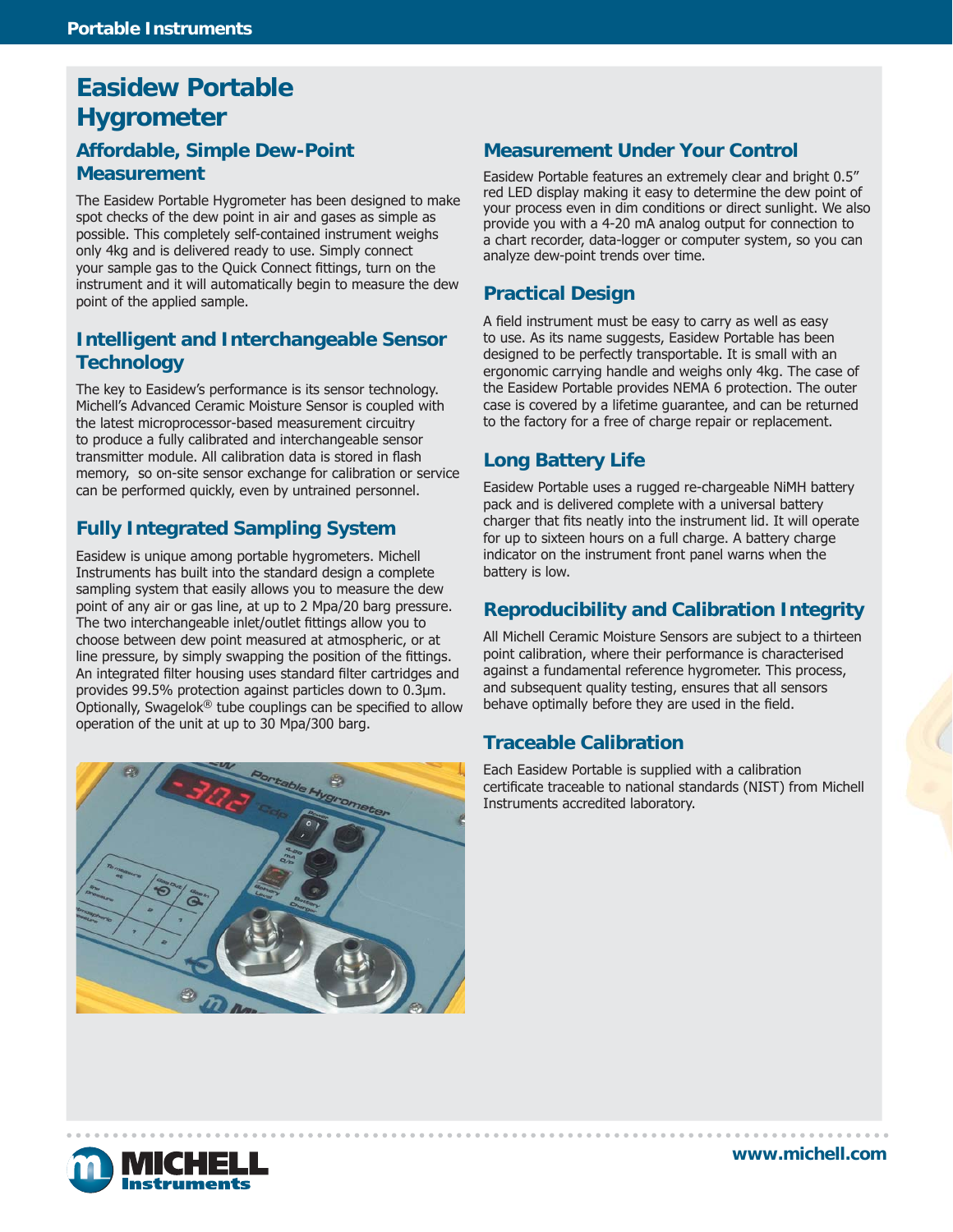#### **Technology: Impedance**

The Easidew Portable uses Impedance technology, based on Michell's advanced ceramic sensor. The operation of this sensor depends on the dielectric property of water molecules absorbing onto an active porous insulating layer sandwiched between two layers of conductive material deposited on a ceramic substrate.

Water has a very high dielectric compared to the dielectric of the active layer and the background of the carrier gas so it can be detected easily.

The active layer is very thin  $-$  less than one micron and the porous top conductor that allows water molecules to penetrate into the active layer is less than 0.1 micron thick. This allows the sensor to respond very rapidly to changes in the moisture surrounding it both when moisture decreases (drying) and increases in the sensor environment.

MICHEL